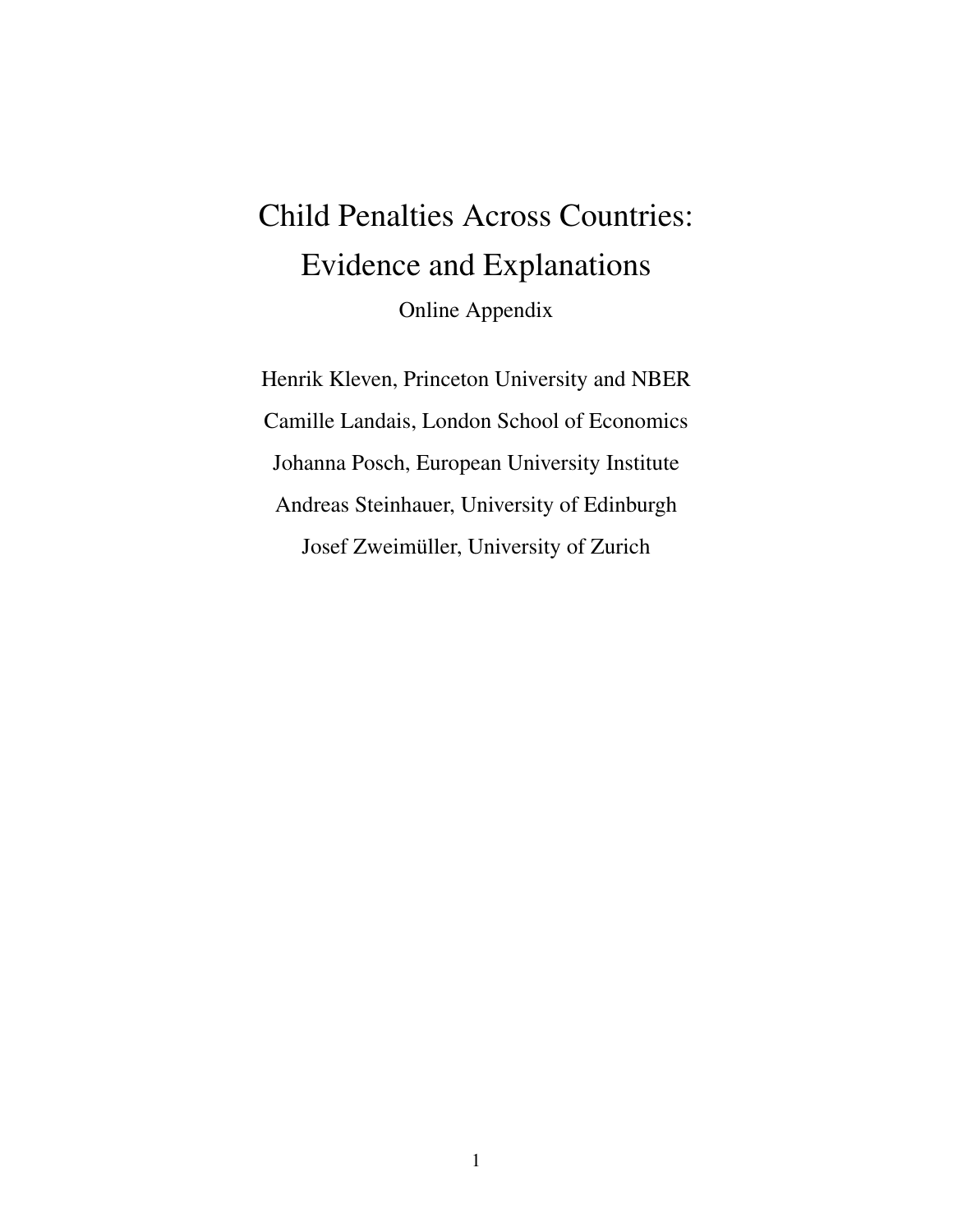# A Supplementary Figures



Figure A.I: Child Penalties in Participation Rates in Scandinavian Countries

Notes: The figure shows percentage effects of parenthood on the participation rate across event time  $t$  for each gender g, i.e.  $P_t^g$  defined above. The figure also displays long-run child penalties, defined as the average penalty  $P_t$  from event time 5 to 10.

Figure A.II: Child Penalties in Participation Rates in English-Speaking Countries



Notes: The figure shows percentage effects of parenthood on the participation rate across event time  $t$  for each gender g, i.e.  $P_t^g$  defined above. The figure also displays long-run child penalties, defined as the average penalty  $P_t$  from event time 5 to 10.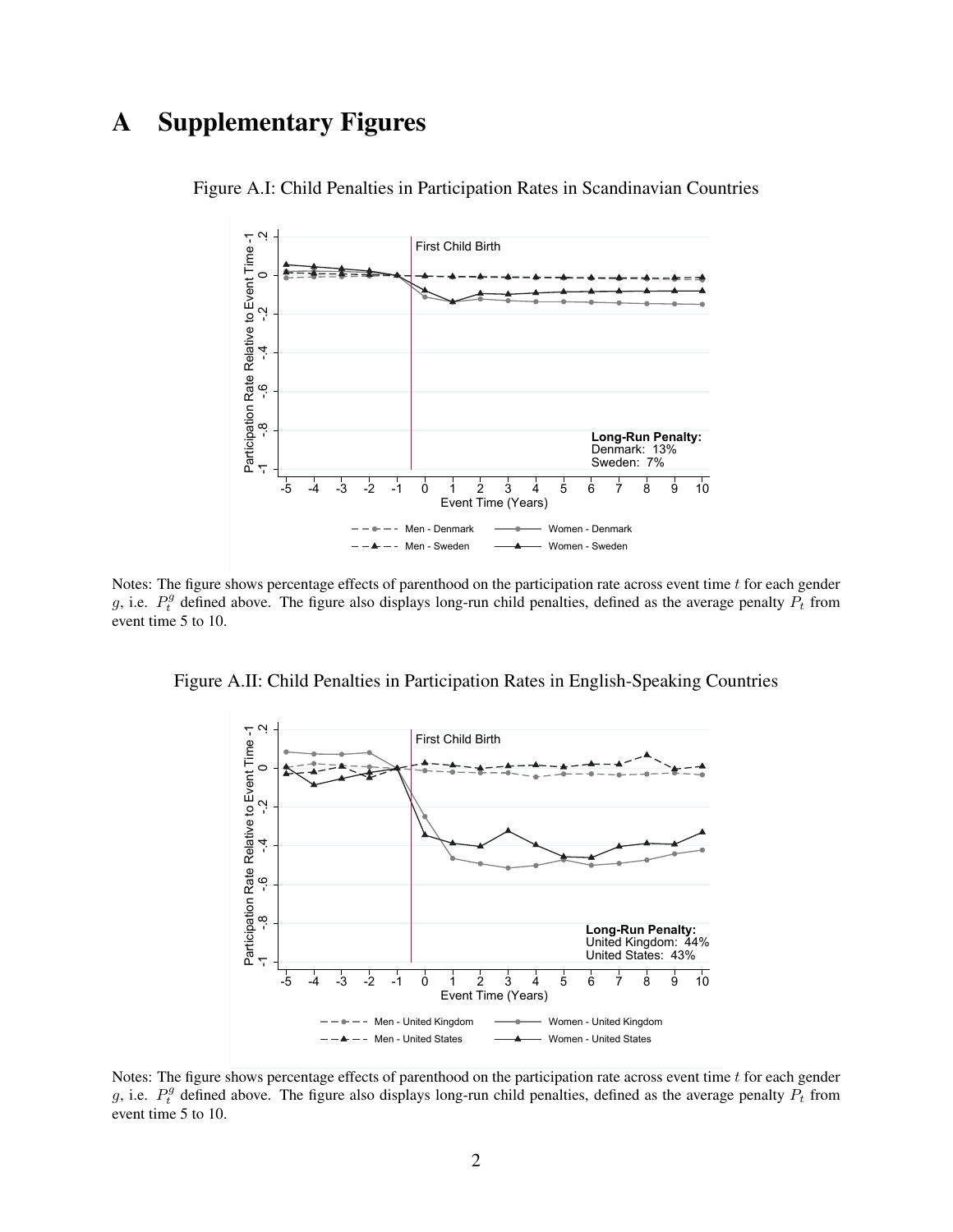Figure A.III: Child Penalties in Participation Rates in German-Speaking Countries



Notes: The figure shows percentage effects of parenthood on the participation rate across event time  $t$  for each gender g, i.e.  $P_t^g$  defined above. The figure also displays long-run child penalties, defined as the average penalty  $P_t$  from event time 5 to 10.

# B Data Description

The methodology applied to compute child penalties in this paper relies on [Kleven](#page-11-0) *et al.* [\(2018\)](#page-11-0). We estimate the impact of children on the labor market trajectories of mothers and fathers using event studies around the birth of the first child. This approach requires high-quality panel data with information on labor market outcomes and children.

In this section, we explain the data sources and sample selection criteria used for all 6 countries. In order to make the estimates as comparable as possible, we have followed the same sample selection principles in all the countries.

We consider individuals who have their first child between the ages of 20 and 45, and who are observed between 5 years before and 10 years after child birth. Our analysis focuses on first child births where the parents are known and alive. We do not impose any restriction on the relationship status of parents and include all individuals who have a child in a given year and can be followed over time whether or not they are married, cohabiting, separated, divorced, or have not yet formed a couple in any given year.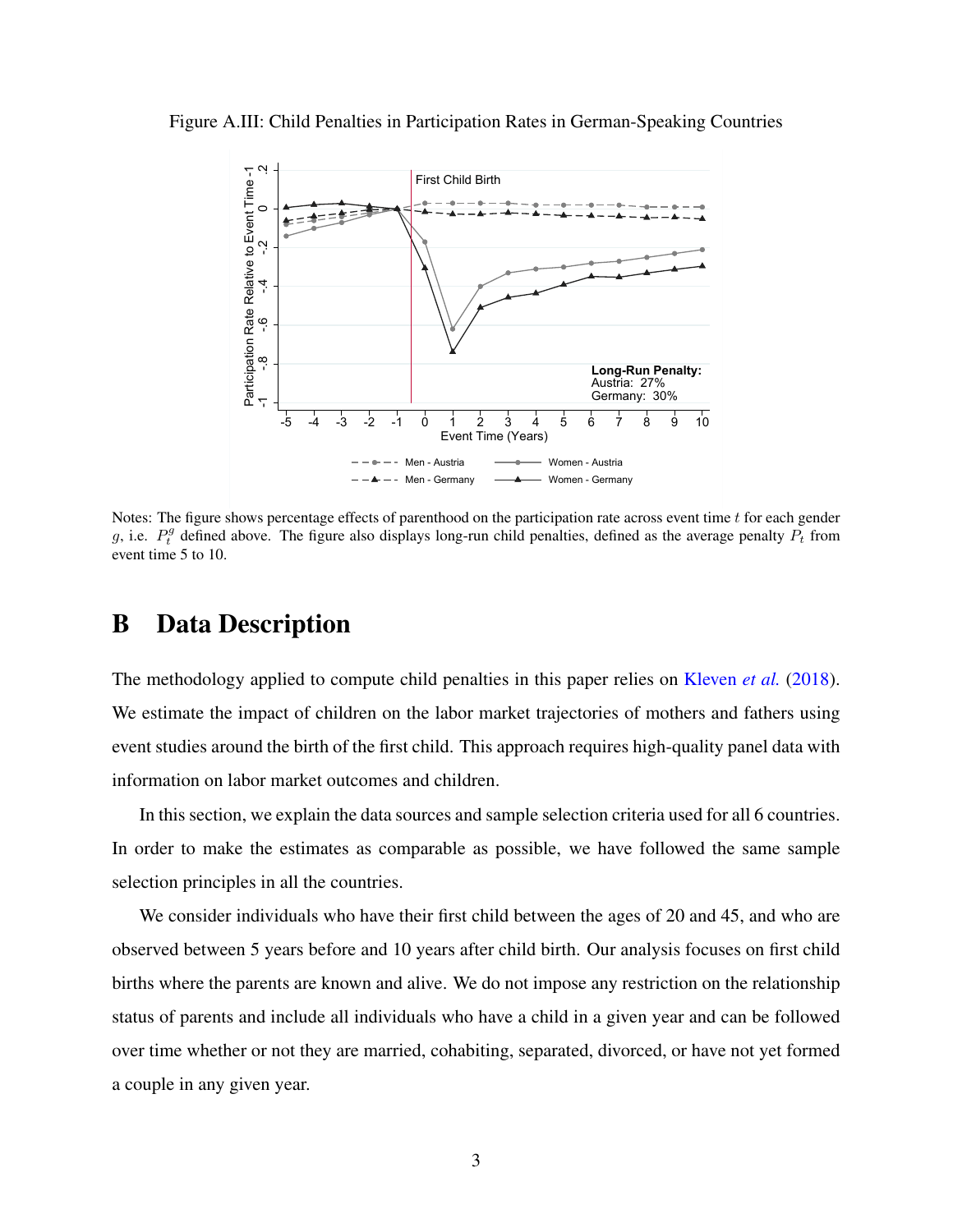# B.1 Austria

#### B.1.1 Data Sources

The Austrian dataset consists in the Austrian Central Social Security Register (ASSD), which provides very detailed longitudinal information and covers the whole population of dependent employees between 1980 and 2017.

Data Availability The original ASSD data can be obtained from Statistics Austria. To that end, please contact [Statistics Austria information services.](http://www.statistik.at/web_en/publications_services/statistics_austria_information_services/index.html)

#### B.1.2 Variable Definition

Earnings Yearly earnings are defined as the sum of the basic wage and supplementary payments such as bonuses, 13th and 14th monthly wages and extra vacation payments. Due to the fact that the lower tail of the earnings distribution is not observed in the original dataset, we are in fact ignoring the earnings of minor employment. Note that earnings in the social security data are top coded at the top of the earnings distribution. Earnings are adjusted to take inflation into account.

Employment The ASSD records all employment spells for the universe of individuals. An individual is considered as working in a given year if there has been at least one employment spell in that year lasting one day or more.

**Birth Information** Child births for mothers are registered in the social security data, but fathers are not observed in this dataset. Fathers are registered alongside mothers in the dataset of child benefits and matched to our main dataset until 2013. Event time is defined as the difference between the year in which earnings and employment status are reported and the date of birth of the first child. Due to the fact that civil servants are included in the sample but only observed after 1988, we might potentially misattribute some births as the first child when in fact they correspond to the second or third child. We conducted a robustness check excluding all individuals ever observed in public employment, making up 4% of the sample, and the results remained unchanged.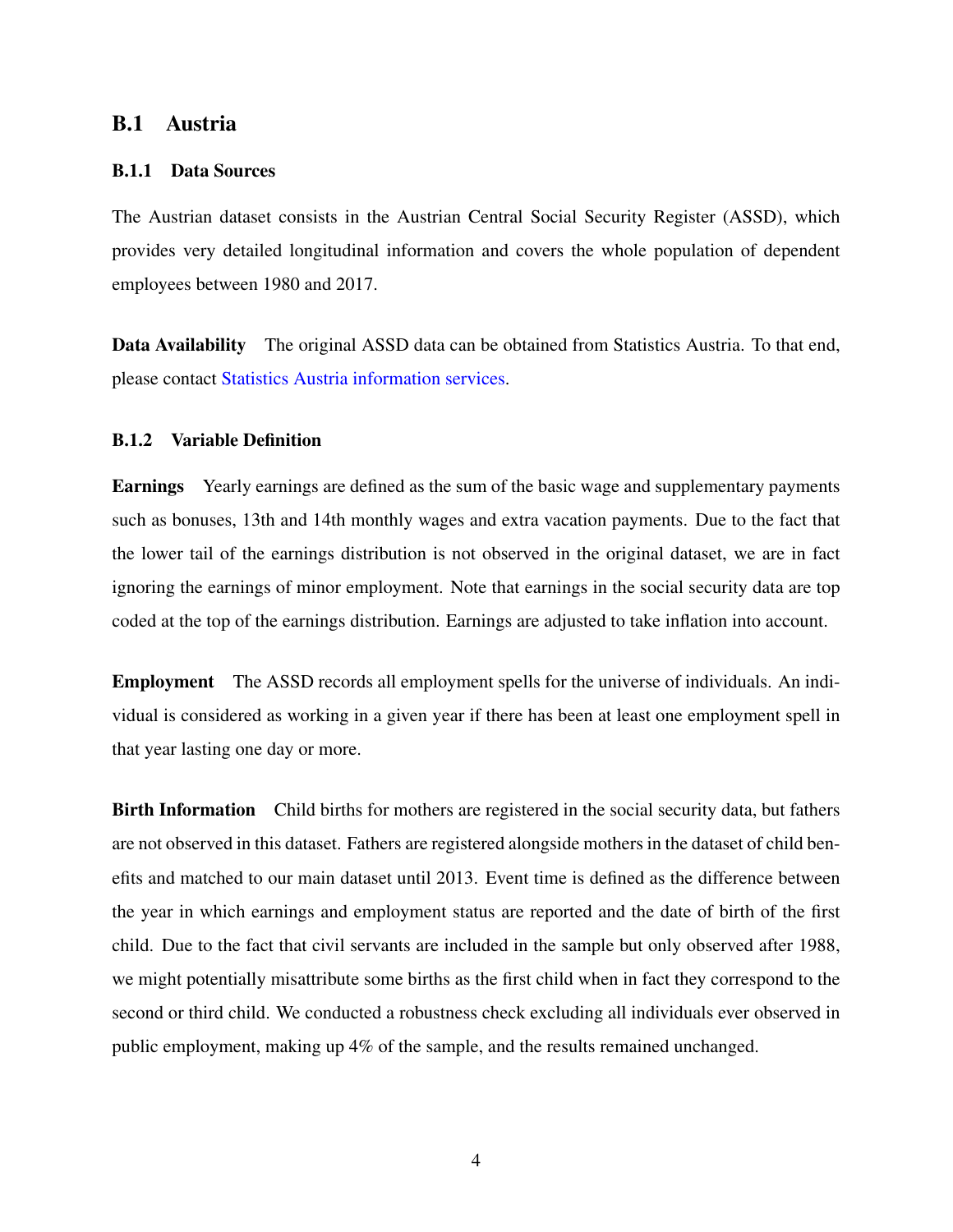<span id="page-4-0"></span>

|                      | <b>Year of First Child</b> |         |      |       | Age at First Child Number of Children |  |
|----------------------|----------------------------|---------|------|-------|---------------------------------------|--|
| Country              | Range                      | Average | Men  | Women | At $t=10$                             |  |
| Austria              | 1985-2007                  | 1995    | 30.0 | 26.5  | 1.7                                   |  |
| Denmark              | 1985-2003                  | 1994    | 28.5 | 26.2  | 2.2                                   |  |
| Germany              | 1989-2005                  | 1997    | 30.4 | 27.7  | 1.9                                   |  |
| Sweden               | 1997-2011                  | 2004    | 30.8 | 28.7  | 2.2                                   |  |
| United Kingdom       | 1991-2008                  | 1998    | 31.3 | 30.0  | 2.0                                   |  |
| <b>United States</b> | 1967-2006                  | 1985    | 25.8 | 24.9  | 2.1                                   |  |

Table A.I: Descriptive Statistics

#### B.1.3 Sample

The sample contains all first child births where the parents are observed every year between 5 years before having a child and 10 years after. Descriptive statistics are reported in Table [A.I.](#page-4-0)

# B.2 Denmark

#### B.2.1 Data Sources

The analysis of child penalties in Denmark relies on administrative data for the full Danish population between 1980 and 2013. We combine several administrative registers linked at the individual level via personal identification numbers to obtain a dataset of parents containing their labor supply, demographic information and the date of birth of their first child. Crucially, the data allows us to link family members.

Data Availability The data from our project can be requested from the [Statistics Denmark's](https://www.dst.dk/en/TilSalg/Forskningsservice) [Division of Research Services](https://www.dst.dk/en/TilSalg/Forskningsservice) (ask for a copy of our project #70629).

#### B.2.2 Variable Definition

Earnings The Income Statistics Register contains information about all economically active individuals. Earnings are defined as labor income before taxes and transfers. They are observed at the calendar year level, i.e. as the sum of total gross earnings from January to December of each calendar year.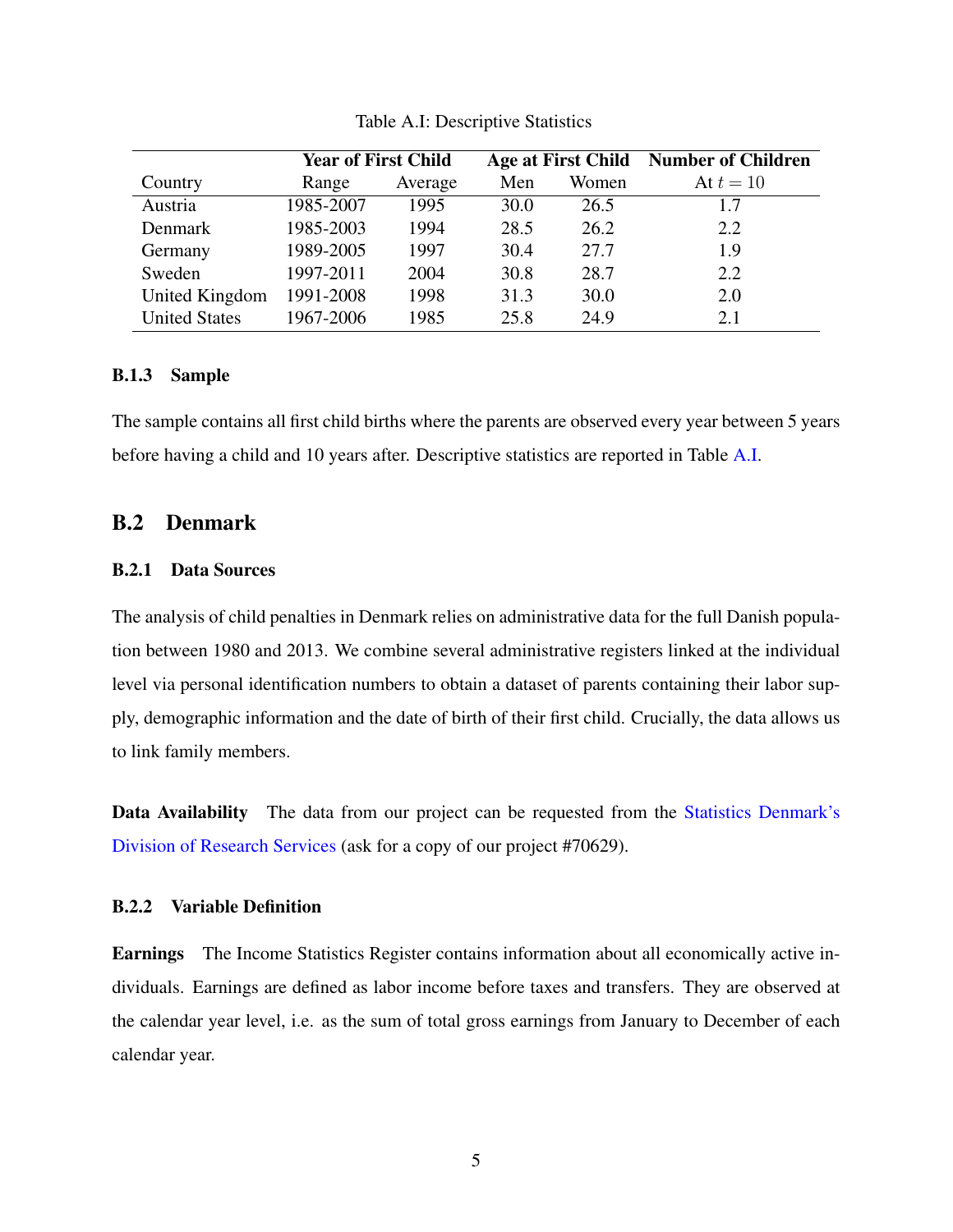Employment To define our employment status variable, individuals with reported non-zero earnings are considered as working.

Birth Information Information on births stems from birth registry data and enables to link parents to their children. Event time is defined as the difference between the year relevant for earnings and the year of birth of the first child.

#### B.2.3 Sample

Our analysis focuses on first child births where the parents are known, alive and reside in Denmark. The sample contains all first child births where the parents are observed every year between 5 years before having a child and 10 years after. Descriptive statistics are reported in Table [A.I.](#page-4-0)

### B.3 Germany

## B.3.1 Data Sources

Our German dataset is a representative longitudinal survey, the German Socio-Economic Panel (SOEP), which provides rich information on labor supply dynamics and allows to observe the date of birth of children to adult members of the sample. It was conducted between 1984 and 2016 in West Germany and between 1990 and 2016 in East Germany.

Data Availability The data can be requested from the [Research Data Center of the German](https://www.diw.de/en/diw_02.c.221180.en/research_data_center_soep.html) [SOEP.](https://www.diw.de/en/diw_02.c.221180.en/research_data_center_soep.html)

## B.3.2 Variable Definition

Earnings When surveyed, individuals are asked to report the total of their gross labor income in the last 12 months. If an individual is surveyed in event year  $t$ , we therefore define their reported gross labor income in the survey as their earnings for event year  $t-1$ .

Employment Employment status of the parent is defined based on wages and hours worked. More precisely, an individual is considered employed if he had positive wages and worked at least 52 hours in the previous year.

6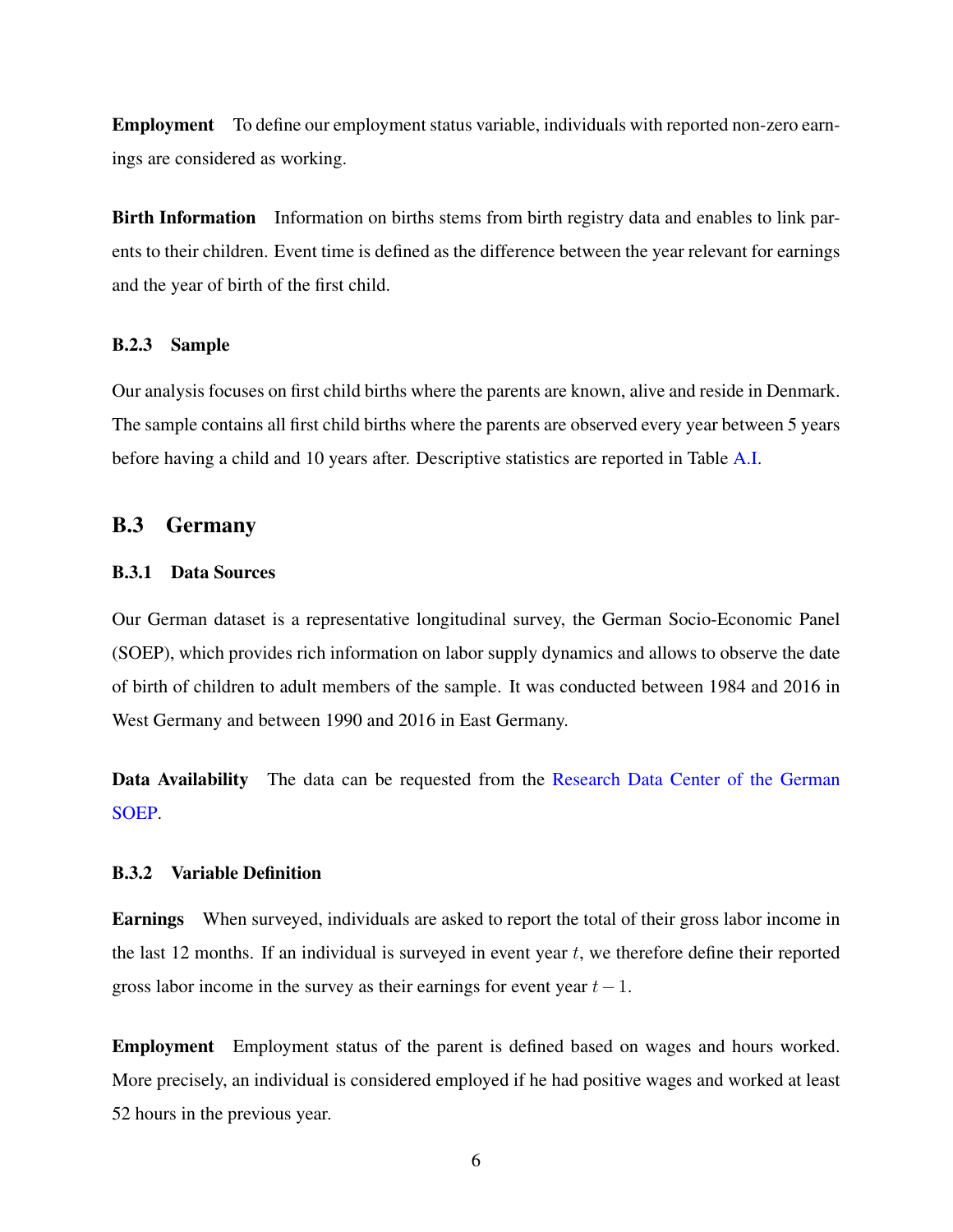Birth Information Year of birth is reported for each child. Event time is defined as the difference between the survey year and the year of birth.

### B.3.3 Sample

Our analysis focuses on first child births for the parents observed in the SOEP. The sample contains all first child births where the parents are observed every year between 5 years before having a child and 10 years after. Descriptive statistics are reported in Table [A.I.](#page-4-0)

# B.4 Sweden

#### B.4.1 Data Sources

The dataset for Sweden is a combination of fiscal statistics and registry data providing comprehensive information about the universe of births between 1997 and 2011.

Data Availability The data can be requested from [Statistics Sweden MONA \(Microdata Online](https://www.scb.se/en/services/guidance-for-researchers-anduniversities/ mona--a-system-for-delivering-microdata/) [Access\) support.](https://www.scb.se/en/services/guidance-for-researchers-anduniversities/ mona--a-system-for-delivering-microdata/)

#### B.4.2 Variable Definition

Earnings Information about earnings and employment status stems from the longitudinal integration database for health insurance and labour market studies (LISA), which includes all individuals who are at least 16 years old and registered in Sweden. Earnings are defined as labor income before taxes and transfers. They are observed at the calendar year level, i.e. as the sum of total gross earnings from January to December of each calendar year.

Employment To define the employment status variable, all individuals with non-zero earnings are considered as working.

Birth Information The birth dates of first children are inferred from the Swedish birth registry. Event time is defined as the difference between the year for which earnings and employment status are reported and the year of birth of the first child.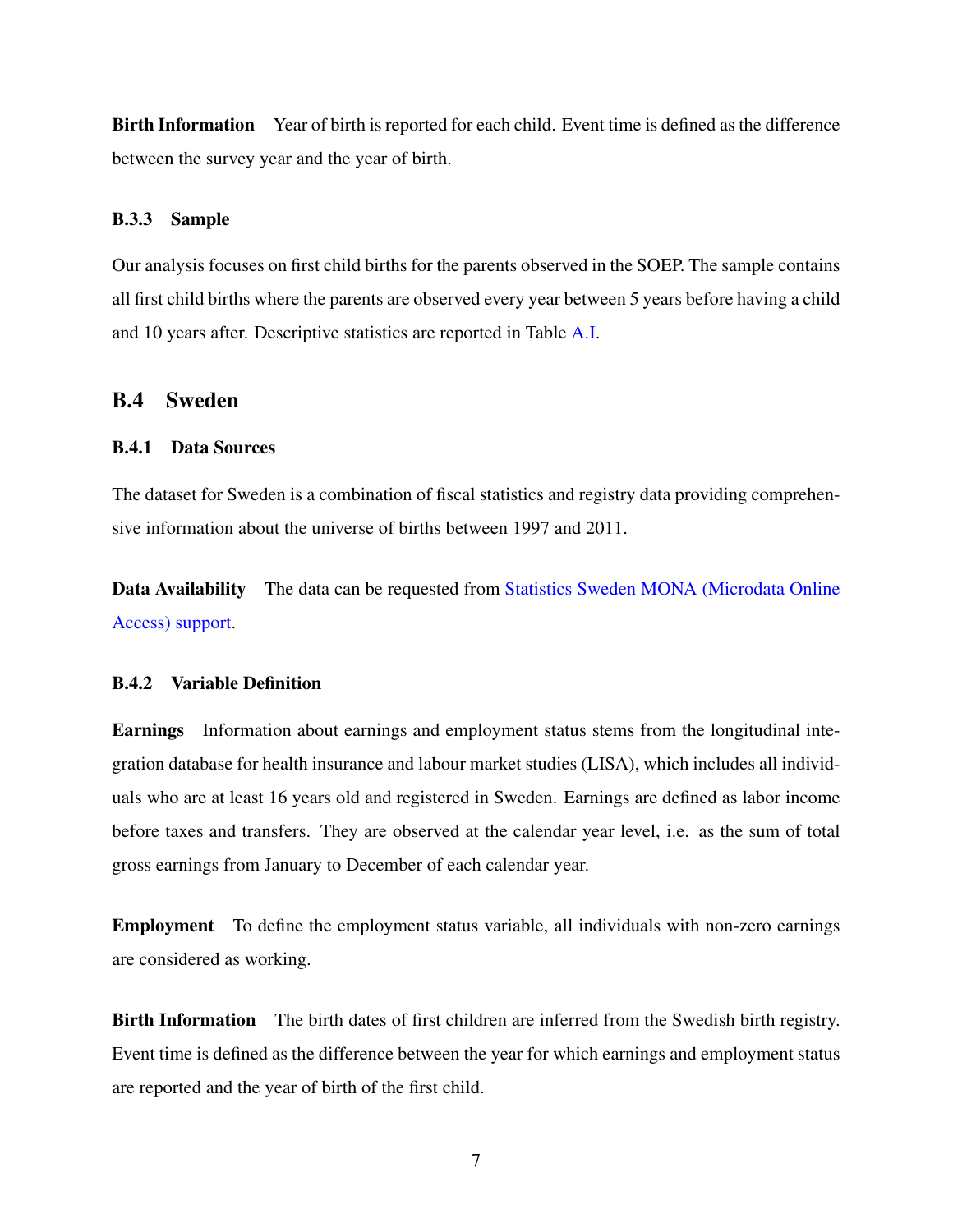#### B.4.3 Sample

Our analysis focuses on first child births where the parents are known, alive and reside in Sweden. The sample contains all first child births where the parents are observed every year between 5 years before having a child and 10 years after. Descriptive statistics are reported in Table [A.I.](#page-4-0)

# B.5 United Kingdom

#### B.5.1 Data Sources

Our analysis of child penalties in the United Kingdom is based on the British Household Panel Survey (BHPS), following households for 18 years between 1991 and 2009.

Data Availability The BHPS can be obtained by contacting the [UK data service.](https://www.iser.essex.ac.uk/bhps/acquiring-the-data)

#### B.5.2 Variable Definition

Earnings Reported earnings are defined as annual labor income before taxes and transfers.

Employment Participation is defined as having positive earnings last year.

Birth Information To identify parents who have had children before the BHPS starts, we use on fertility history interviews, conducted in the second wave after entry into the sample. Unfortunately, this fertility history is not asked again after the second wave, so we use the household grid, which lists all individuals who live in a household together, relationships between household members, and some basic demographic information, such as date of birth. In order to calculate event time, we calculate the difference in months between the dates of interview and of first child, divide it by 12, and round it to the nearest integer. Event times greater (less) than  $t = 10$  ( $t = -5$ ) are capped  $t = 10$  ( $t = -5$ ).

#### B.5.3 Sample

The sample focuses on first child births for the parents surveyed in the BHPS. It includes all individuals who have a child in a given year and can be followed over time. The restriction imposed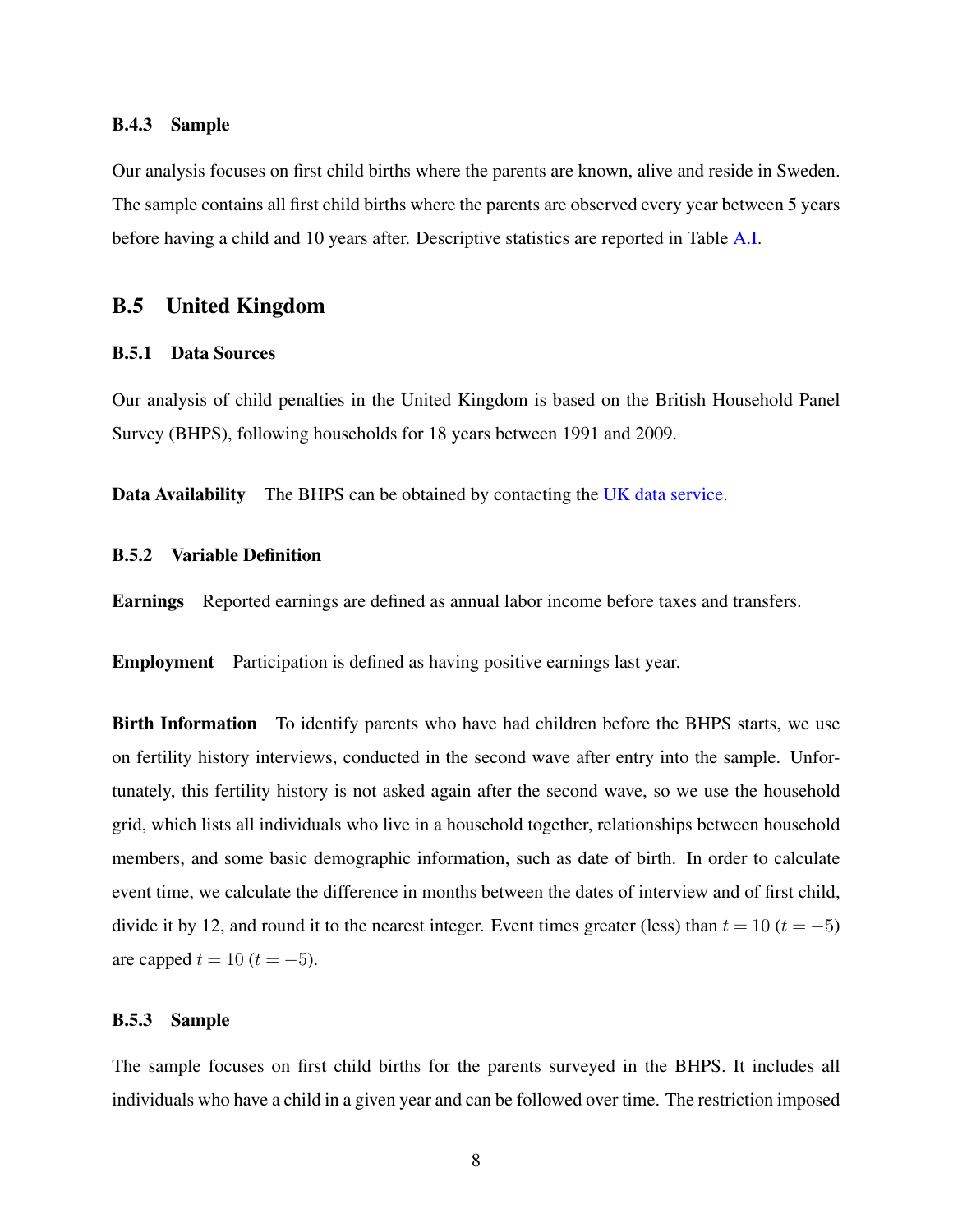on the Danish administrative dataset in [Kleven](#page-11-0) *et al.* [\(2018\)](#page-11-0) that parents need to be observed every year would be excessively stringent in the case of the survey-based data in the United Kingdom. In order to mitigate selection effects and to ensure that the sample is a close as possible to a balanced panel with respect to event time, our sample includes parents who are observed (1) At least once before (5 years before first child birth to the year of birth) and once after their first child birth (one year after to 10 years after first child birth); (2) At least 8 times over the 15-year window. We further restrict age at first birth to be between 20 and 45. Descriptive statistics are reported in Table [A.I.](#page-4-0)

#### B.6 United States

#### B.6.1 Data Sources

The Panel Study of Income Dynamics (PSID) follows a nationally representative sample of the American population from 1968 to present. Our dataset includes household heads and their spouse or cohabitant, for which we observe labour market outcomes and family history consistently.

Data Availability The PSID data are available [online](https://psidonline.isr.umich.edu/) and free of cost to researchers.

#### B.6.2 Variable Definition

Earnings Given the objective of the PSID, information about earnings is precise and detailed. Earnings are defined as total labour income before taxes and transfers, including farm income, business income, wages, bonuses, overtime pay, commissions, as well as income from professional practice and roamers and boarders. They are reported by the respondents and their spouses or cohabitants for the year prior to the interview and are attributed to our earnings variable in year  $t-1$ . For individuals who are not working, earnings are coded as 0 rather than as missing values. There is censoring of reported income at the very top of the distribution; however, the thresholds are high and the number of observations affected by top-coding is tiny.

Employment Our employment status variable is based on the answer to the question "Are you working now, unemployed, retired, or what?". We consider as working all the individuals who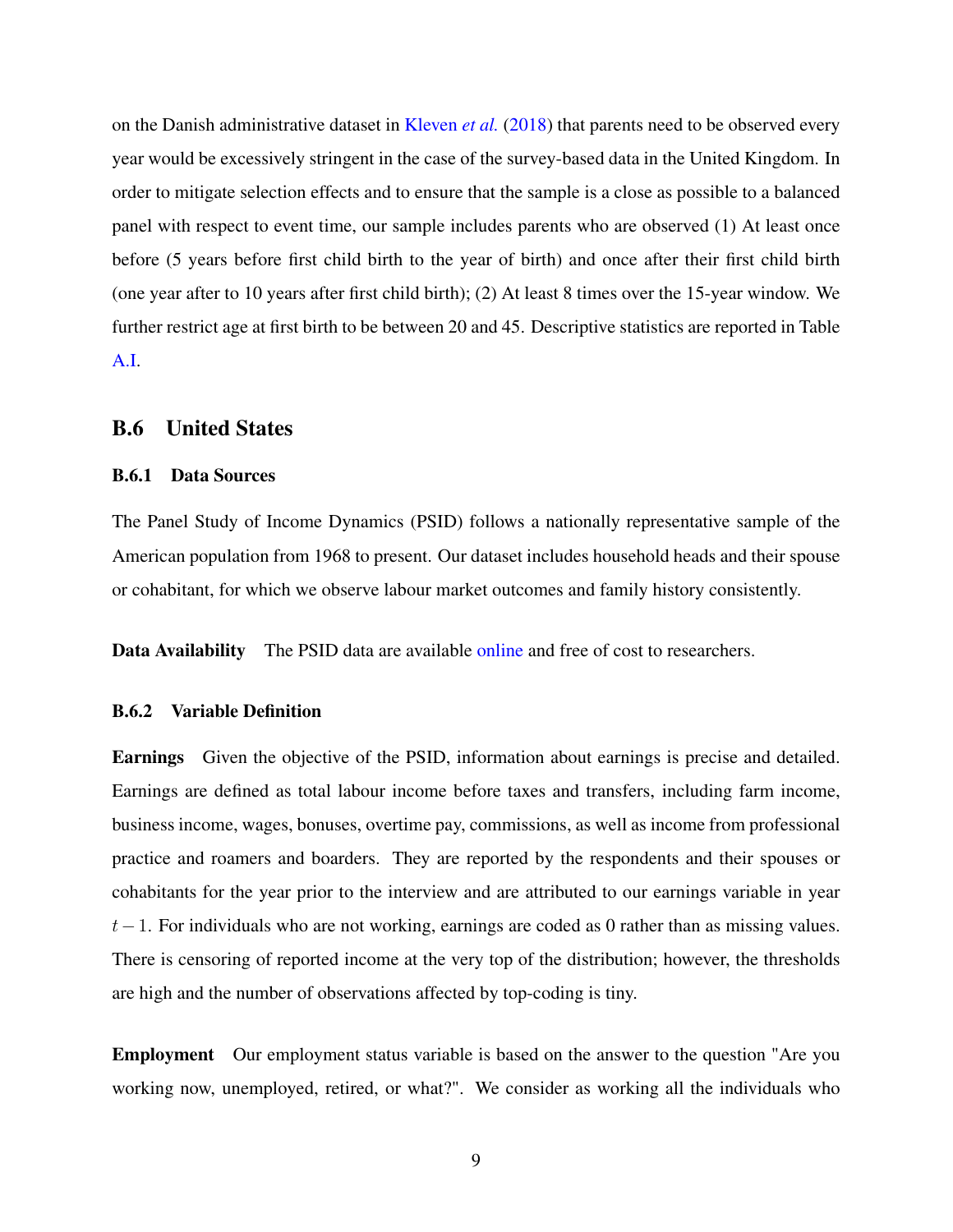indicate being working at the time of the survey, temporarily laid off or on sick leave, whereas unemployed, retired, permanently disabled individuals, students and individuals keeping house are considered as not working.

Birth Information The PSID asks about the birth year and month of the individual's first or only child. Date of birth of the first child is known with different degrees of precision, up to the month, the season or the year. In the two latter cases, several assumptions are made. First, we assume that children born in winter are born in January, and those born in the spring, summer or fall respectively in April, July and October. When first child birth is only known up to the year, we assume that it occurred in September. Event time is defined as the difference between the interview date and the birth date of the first child, rounded to the closest year. Interview date is available up to the fortnight from 1968 to 1979 and up to the day from 1980 to 2015, which allows to impute with relative precision the month of survey response.

#### B.6.3 Sample

The sample focuses on first child births where the parents are known, alive and reside in the United States. No restriction on the relationship status of parents is imposed and the sample includes all individuals who have a child in a given year and can be followed over time. The restriction imposed on the Danish administrative dataset in [Kleven](#page-11-0) *et al.* [\(2018\)](#page-11-0) that parents need to be observed every year would be excessively stringent in the case of the survey-based data in the United States. In order to mitigate selection effects and to ensure that the sample is a close as possible to a balanced panel with respect to event time, our sample includes parents who are observed (1) At least once before (5 years before first child birth to the year of birth) and once after their first child birth (one year after to 10 years after first child birth); (2) At least 8 times over the 15-year window. We further restrict age at first birth to be between 20 and 45. Descriptive statistics are reported in Table [A.I.](#page-4-0)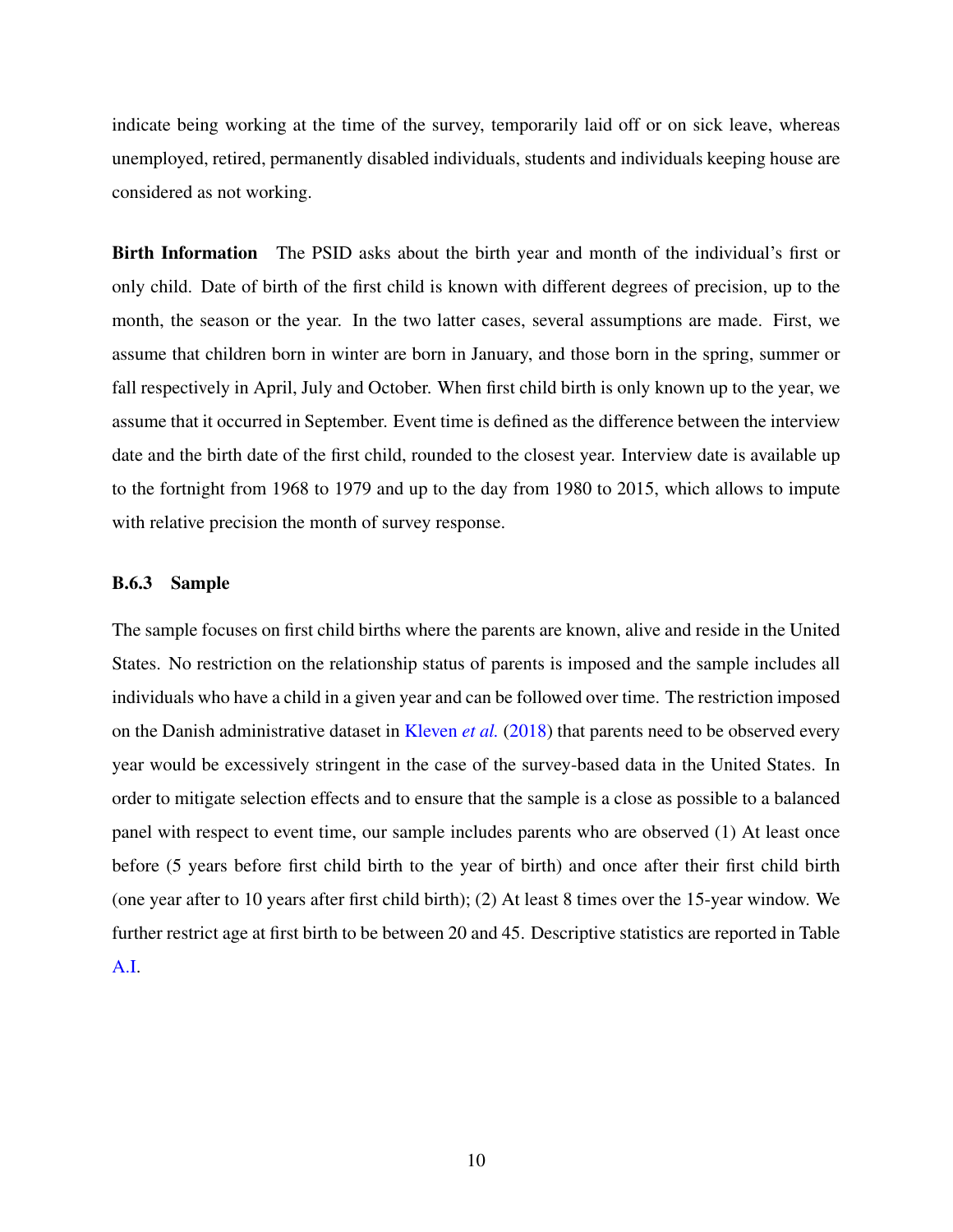# B.7 Data on Gender Norms

#### B.7.1 Data sources

Data on gender norms stem from the International Social Survey Programme (ISSP). The relevant survey years are discussed in the following sections.

Data Availability The ISSP data are partly available [online](http://www.issp.org/data-download/archive/) and upon request.

#### B.7.2 Data Treatment

Our study focuses on two survey questions: "Do you think that women should work outside the home full-time, part-time or not at all under the following circumstances?"

- "When there is a child under school age"
- "After the youngest child starts school"

For each country c and wave t, we define  $N_{ct}$  as the average fraction of individuals answering "should stay at home", across these two questions, weighting by survey weights. We then take for each country c the unweighted average of  $N_{ct}$  across all available waves. We consider all respondents aged between 16 and 64, regardless of their employment status and family situation. Moreover, the ISSP was conducted separately for West and East Germany, Northern Ireland and Great Britain. To compute the country-wide response rates, regions were weighted by their share in total population of the country. More precisely, we assumed that Northern Ireland and Great Britain make up 3% and 97% of population in the United Kingdom respectively, and West and East Germany 82% and 18% of total population in Germany respectively.